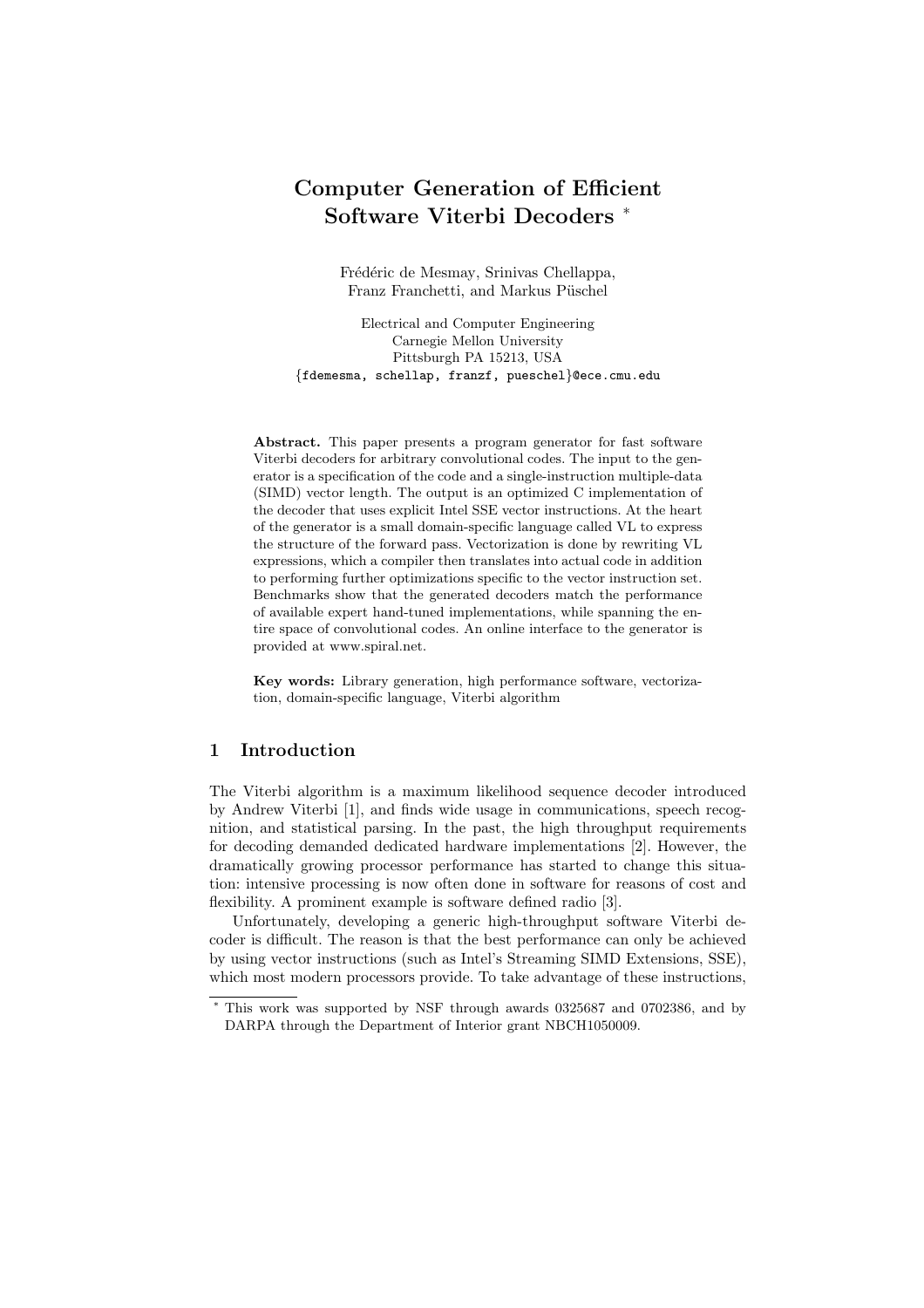the programmer has to explicitly issue them using an intrinsics interface or directly write assembly code. Achieving performance gains with these instructions first requires proper restructuring of the dataflow of the decoder with respect to the vector length. Then, the programmer must deal with the intricacies of the instruction sets as the available instructions differ between platform vendors and vector lengths. Finally, because the total vector length in bits is fixed, there is a degree of freedom arising from the tradeoff between speed and precision (e.g., 4-way vectorization implies 32 bits per element while the faster 16-way vectorization implies only 8 bits per element).

Because of the difficulty in handling these issues, existing approaches are based on manually writing specific assembly routines for each decoder (e.g., [4]), which involves considerable effort given the large set of different codes and platforms used in real-world applications.

Contribution of this paper. In this paper, we present a method to automatically generate fast implementations of software Viterbi decoders. Our generator takes as input, a specification of the convolutional code and the vector length to be used. The output is a C program for the corresponding Viterbi decoder implemented using SSE. Note that the methods presented in this paper are generic enough to apply to other instruction sets. Only the performance critical forward pass of the decoder is actually generated – the infrastructure and the traceback stages are reused from the high-performance decoders by Karn [4].

Our generator consists of three components:

- 1. A domain specific language, called VL, to describe the forward pass at a high level of abstraction. The language is a generalization of the Kronecker product formalism used to describe fast Fourier transforms [5].
- 2. A VL rewriting system that restructures the forward pass depending on the target vector length.
- 3. A compiler that takes VL as input, outputs C code including SSE intrinsics, and performs various low level optimizations.

As we will show, our generator can handle arbitrary convolutional codes, arbitrary vector length, and produces decoders with excellent performance. It is implemented as part of the Spiral program generation system [6]. An online interface is provided at www.spiral.net/software/viterbi.html.

Related work. Our approach is similar to the one taken by Spiral to generate programs for linear transforms [6]. Spiral uses the domain-specific language SPL [7] to explore alternative algorithms for a given transform, and vectorize and parallelize fast Fourier transform algorithms (FFTs) [8, 9]. While our VL is closely related to SPL due to the inherent similarities between Viterbi decoding and FFTs (which were already noted in [10, 11]), a significant difference with previous work is that the selection between alternative algorithms is not present. However, the wide range of convolutional codes that one would want to generate still offers a compelling case for on-demand generation of high-performance code.

VL is a subset of the Operator Language (OL) that aims at generalizing SPL to capture more general computations. [12] presents the general OL framework while this this paper focuses on issues specific to Viterbi decoding.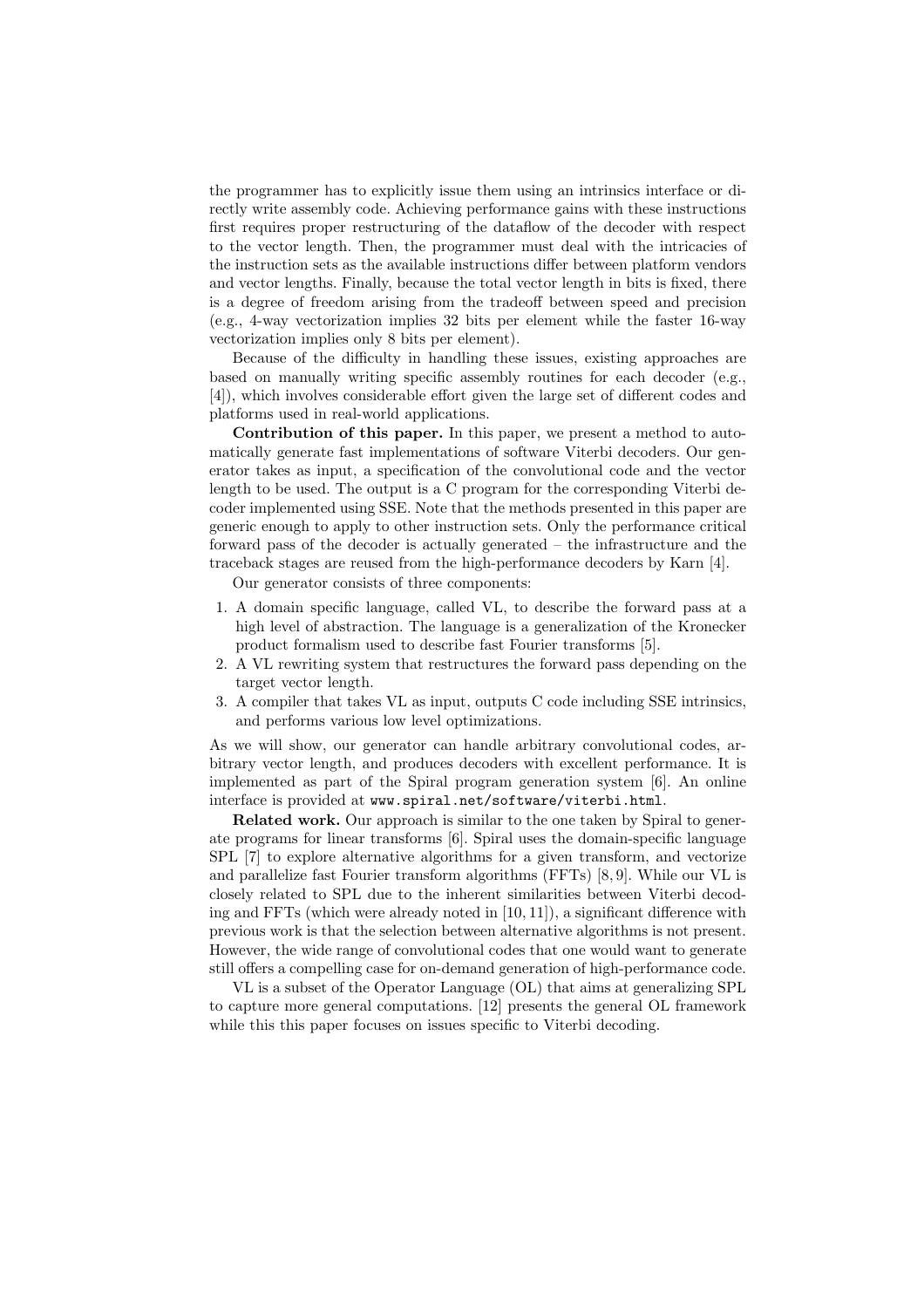To achieve high performance, other decoding algorithms for convolutional codes also exist. Examples include the lazy Viterbi (efficient for long constraint lengths) and the Fano algorithm (efficient for good signal-to-noise ratios) [13, 14]. This paper only considers "standard" Viterbi decoders.

Organization of this paper. In Section 2 we provide background on convolutional codes and the Viterbi decoding algorithm. In Section 3, we introduce the language VL to describe the forward pass of Viterbi decoding and explain how to generate scalar code. Vectorization through VL rewriting is covered in Section 4. In Section 5, we benchmark the performance of our generated decoders, and conclude in Section 6.

## 2 Background: Viterbi Decoders

In this section, we provide background on convolutional codes and Viterbi decoders. We then introduce the butterfly representation for Viterbi decoders.

#### 2.1 Encoding Convolutional Codes

The purpose of forward error-correcting codes (FEC) is to prevent corruption of a message by adding redundant information before the message is sent over a noisy channel. At the receiving side, the redundant data is used to reconstruct the original message despite errors. In this paper, we focus only on a single type of FEC, namely convolutional codes. These codes are heavily used in telecommunications standards such as GSM and CDMA.

A convolutional encoder takes as input a bit stream and convolves it with a number of fixed bit sequences to obtain the output bit stream. Since convolution is equivalent to polynomial multiplication, each of these fixed bit sequences is called a (binary) polynomial although it is represented by a single integer.

Formally, a convolutional code is specified by  $N$  integers smaller than  $2^K$ . denoted with  $p_1, \ldots, p_N$ . Such a code is said to have a *constraint length* K and a rate  $1/N$ , i.e., for each input bit, the encoder produces N output bits.

Finite State Machine (FSM) representation.. The encoding process can be described using a FSM with  $2^{K-1}$  states that outputs N bits on each transition (Fig. 1). The precise layout depends on the convolutional code itself but each state always has a 0-transition (input bit is 0) and a 1-transition (input bit is 1) to other states. The initial encoding state is assumed to be 0 and the input stream is padded with  $K - 1$  trailing zeros which guarantees that the final state is also 0.

More precisely, there exists a 0-transition between states n and m if  $m \equiv$ 2n mod  $2^{K-1}$ . Similarly, there exists a 1-transition between states n and m if  $m \equiv (2n+1) \mod 2^{K-1}$ . Denoting the bit-wise AND as &, the bit-wise XOR as  $\oplus$  and the XOR on all bits by  $\bigoplus$ , the output bit  $b_{n-m}^{\ell}$ , corresponding to the polynomial  $p_\ell$  when transitioning from state n to state m is computed as

$$
b_{n\to m}^{\ell} = \bigoplus \Big( p_{\ell} \& (2n \oplus (m \& 1)) \Big) .
$$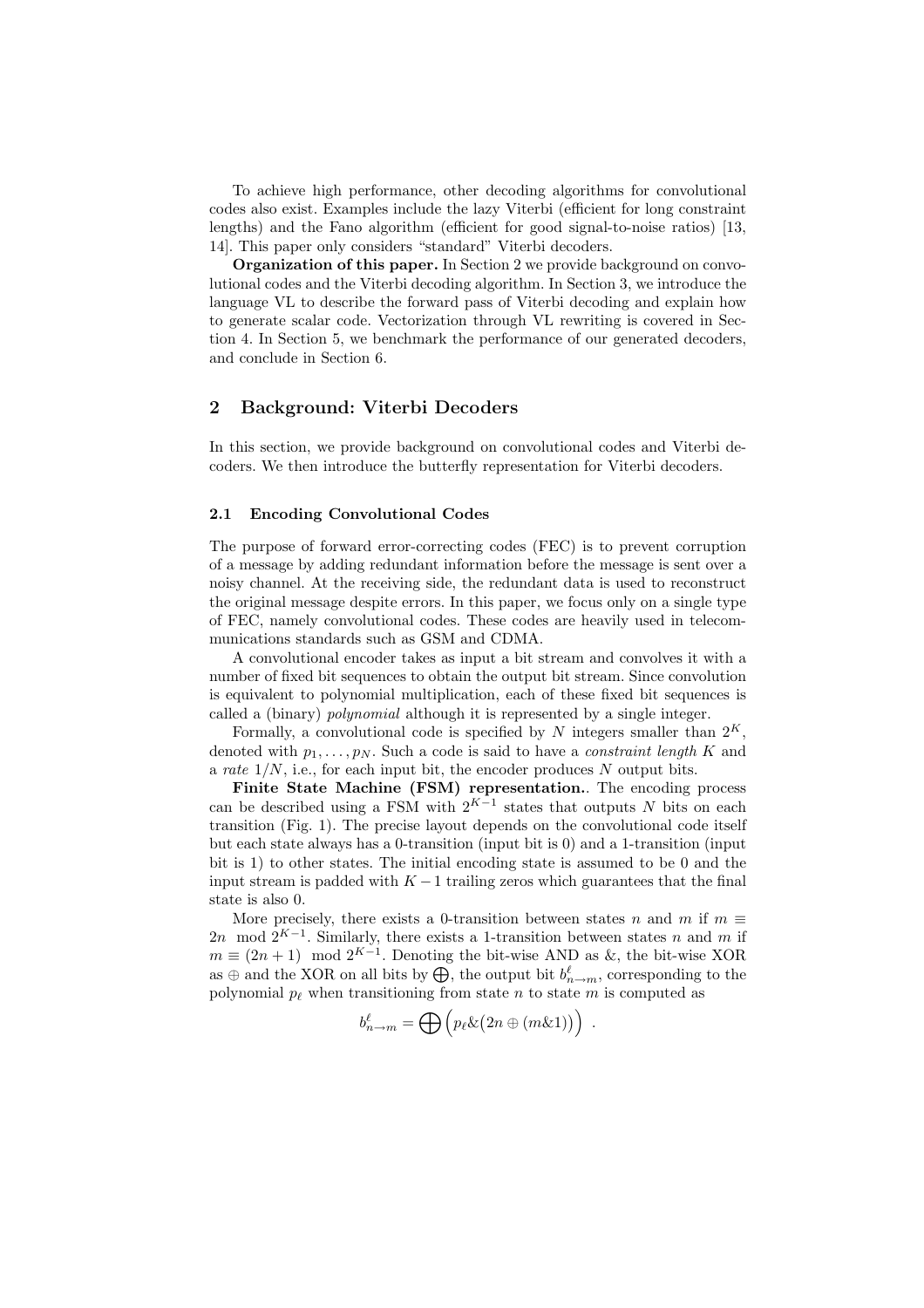



Fig. 1: FSM representation of the encoder  $r =$  $1/2$ ,  $K = 3$  with polynomials 7 and 5.

Fig. 2: Viterbi trellis corresponding to the encoder of Fig. 1. The highlighted path shows that the message  $1010<sub>2</sub>$  (first padded to  $101000<sub>2</sub>$  to guarantee that the final state is 0) is encoded as  $11 10 00 10 11 00_2$ .

Viterbi trellis. An equivalent representation of the encoding process "unrolls" the finite state machine in time to yield the Viterbi trellis, as shown in Fig. 2. Each path from the initial state to the final state represents a possible message. Note that the number of vertical stages, called the *frame length*  $F$ , is independent of the convolutional code but agreed upon by the two communicating parties.

The different states of the encoder are placed vertically, the different time steps, or stages are placed horizontally. The initial state (first stage) when starting a frame is 0. The zero padding explained previously implies that the last  $K-1$  transitions are 0-transitions, guaranteeing that the final state is also 0.

## 2.2 Viterbi Decoding

The Viterbi algorithm is a dynamic programming method that performs maximum likelihood sequence decoding (MLSD) on a convolutionally encoded stream. Intuitively, the decoder receives a bit stream and has to find the path in the Viterbi trellis that best corresponds to it, which would ideally be the same path the encoder originally took. The best visualization of the Viterbi algorithm again uses the Viterbi trellis but its purpose is now reversed: the incoming message is fixed and the path is to be found. It is composed of three phases, the branch metric computation, the *path metric* computation, and the *traceback*.

Branch metrics computation. In the first phase, the Viterbi algorithm assigns a cost, called the branch metric, to each edge in the trellis. This value represents how well the received bits would match if we knew the encoder took the transition corresponding to a given edge. It is computed by taking the Hamming distances between the bits the transition should output and the actually received ones (Fig. 3).

Path metrics computation. After the previous phase, the problem is equivalent to finding the shortest path between the entry and the exit vertices on a directed acyclic graph with weighted edges. Therefore, the second phase is a breadth-first forward traversal of the graph. It progressively computes the path metric, which is the shortest path to get from the root to each vertex. If a state has the path metric  $\pi$ , there exists one message that ends in the state with  $\pi$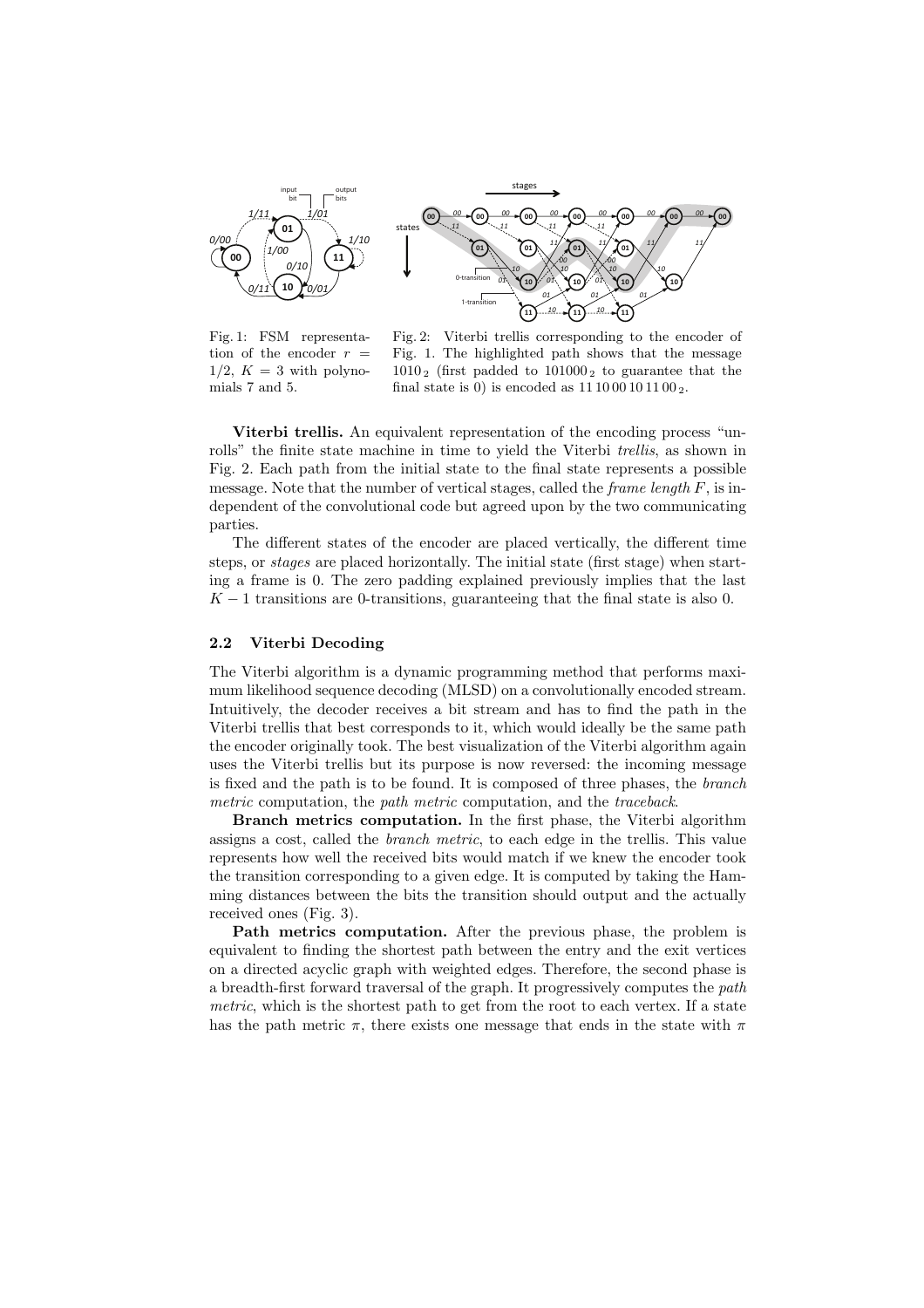



Fig. 3: Branch metrics computation. Assuming the decoder just received the message 11 10 10 00 11 00 <sup>2</sup> which is the previous example message with two bit flips (corresponding to injected errors), the Hamming distance between the bits actually received and the output bits corresponding to each arrow (shown in Fig. 2) is computed.

Fig. 4: Path metrics computation and traceback. Using the branch metric, the shortest path from the initial state to all states is computed, leaving only one predecessor for each node. Finally, only one complete path remains: it can be simply read off by starting in the final state and going backwards. Here, this path corresponds to the original message:  $101000<sub>2</sub>$ .



Fig. 5: Each stage in the Viterbi trellis consists of a perfect shuffle and  $2^{K-2}$  parallel butterflies (here  $K = 3$  and  $F = 6$ ).

corrupted bits and this message is less or equally corrupted than all other possible messages. While computing this, the predecessor of each node is remembered as a *decision bit*<sup>1</sup> (Fig. 4).

Traceback. The decision bits describe the ancestor of each vertex. Given this information and the final state, one can reconstruct the shortest path, called the survivor path by reading off predecessors.

In a software Viterbi decoder, it is important to perform branch and path metrics computations simultaneously to improve the ratio of operations over memory accesses. The fusion of these two phases is called the *forward pass*.

#### 2.3 Viterbi Butterflies

The trellis shown on Fig. 2 has a regular structure except for the initial and final stages. The initial stage can be handled like all other stages by inserting prohibitively high path metrics as appropriate. Handling the final stage like all other stages simply involves computing all path metrics—the useless ones are automatically discarded.

Closer inspection of the trellis structure now shows that each stage of the forward pass can be decomposed in two phases: a fixed permutation called a perfect

<sup>&</sup>lt;sup>1</sup> The structure of the FSM guarantees that there are exactly two incoming edges into each vertex, except for the leftmost nodes in the trellis where there is only one.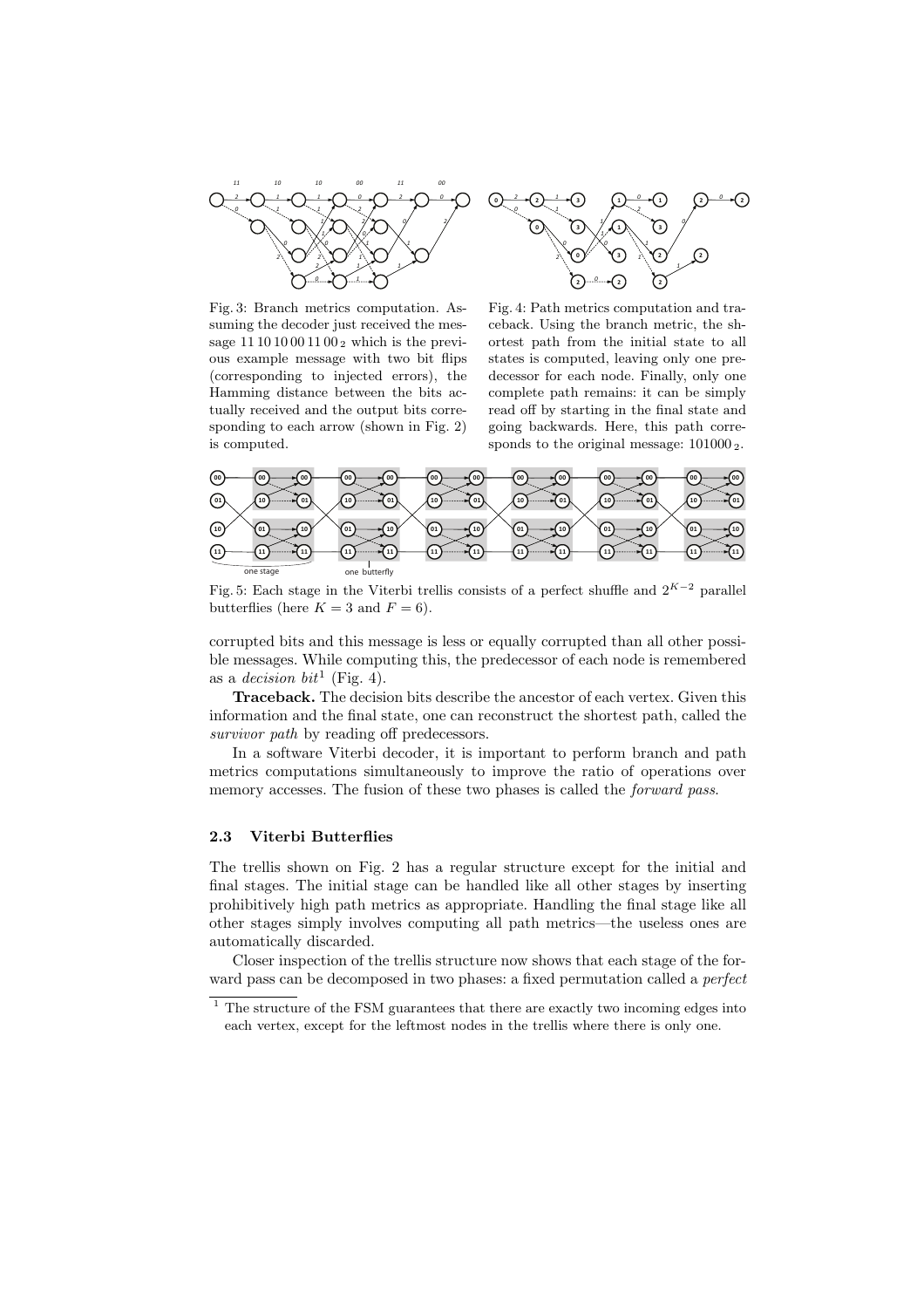shuffle and a parallel operation on  $2^{K-2}$  2-by-2 substructures called *butterflies* (Fig. 5). In the following, we denote the states of a butterfly as shown below:



During the path metric computation, each butterfly does two Add-Compare-Select operations to compute the path metrics  $\pi_U$  and  $\pi_V$  from the path metrics  $\pi_A$  and  $\pi_B$  and the branch metrics  $\beta_{A\to U}$ ,  $\beta_{A\to V}$ ,  $\beta_{B\to U}$  and  $\beta_{B\to V}$ :

$$
\begin{cases}\n\pi_U = \min_{d_U} (\pi_A + \beta_{A \to U}, \pi_B + \beta_{B \to U}) \\
\pi_V = \min_{d_V} (\pi_A + \beta_{A \to V}, \pi_B + \beta_{B \to V})\n\end{cases} (1)
$$

Note that the minimum operator  $\min_d(a, b)$  actually performs both the compare and select operations simultaneously. It returns the actual minimum of  $a$  and  $b$ and stores the binary decision in the decision bit d.

Simplification. Other effects, notably polynomial symmetries and soft decisions, actually modify the above expression. However, for reasons of brevity, we will not elaborate on them here.

## 3 Generating Scalar Code

The goal of this paper is to enable computer generation of efficient software implementations of the Viterbi decoder for arbitrary convolutional codes. To achieve this, we introduce a domain-specific language, called Viterbi language (VL), to concisely describe the (most critical) forward pass of the decoder and its associated compiler that translates the description into actual C code. Both are described in this section.

There are two main reasons for using a domain-specific language. First, it structures and simplifies the implementation of our software generator. Second, it enables the SIMD vectorization of the forward pass through rewriting VL expressions rather than optimizing C code. The vectorization is explained in Section 4.

For reasons that will become clear, VL is closely related to the signal processing language (SPL), a domain-specific language that was designed to generate high performance implementations of linear transforms [6, 7]. We start with a brief introduction to SPL, motivate VL and explain the compilation process.

#### 3.1 Fast Transform Algorithms: SPL

Linear transforms in signal processing are usually presented as summations, but can be equivalently viewed as a matrix. A linear transform computes  $y = Tx$ , where x is the complex input vector, y the complex output vector, and  $T$  the fixed transform matrix. For example, the n-point Fourier and Walsh-Hadamard transforms are defined by the following  $n \times n$  matrices [5]:

$$
\begin{aligned}\n\mathbf{DFT}_n &= \left[e^{-2\pi kl\sqrt{-1}/n}\right]_{0\leq k,l
$$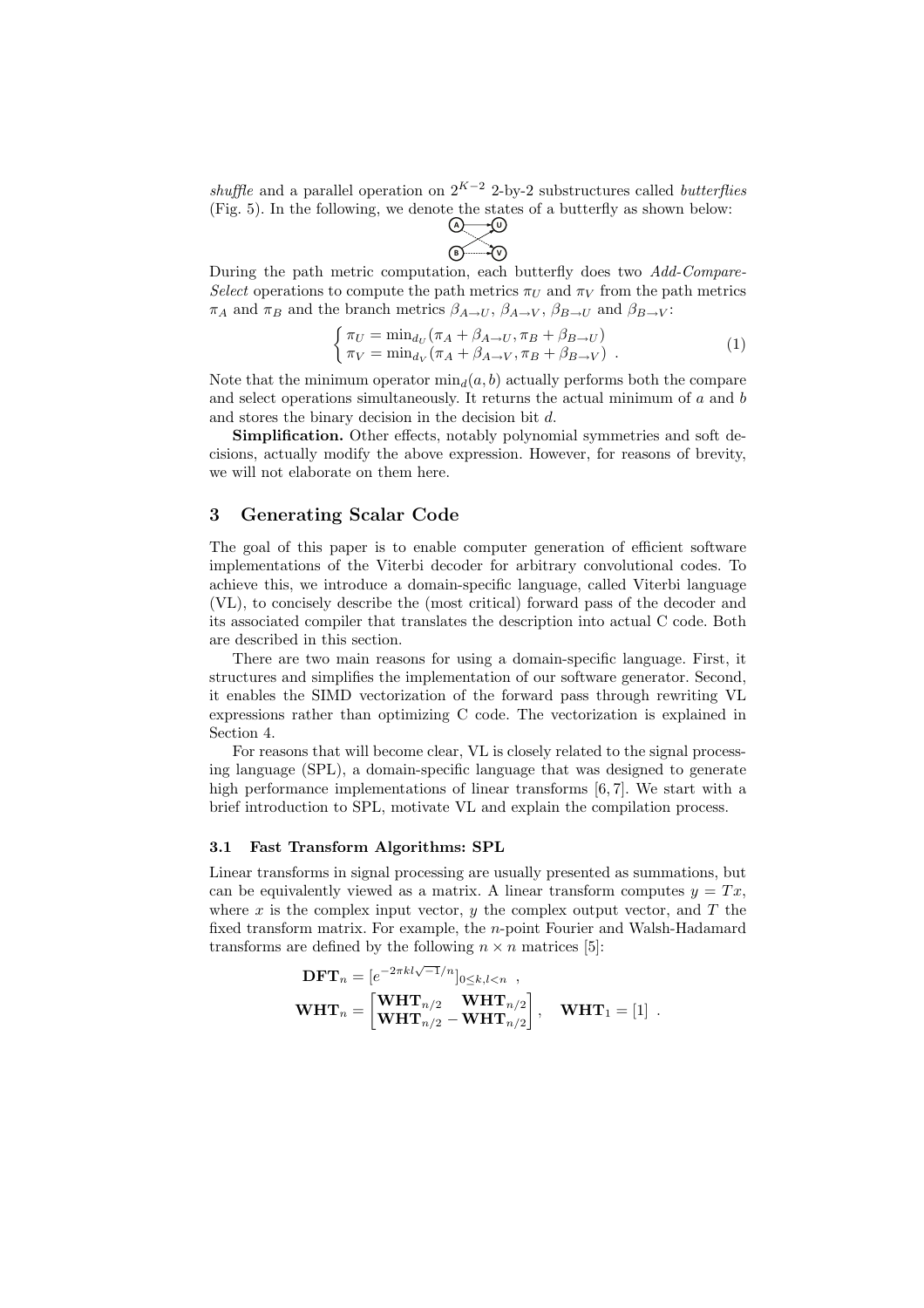A fast algorithm for a transform T reduces the number of operations required for computing  $Tx$  and can be viewed as a factorization of T into a product of sparse structured matrices.

SPL. SPL is the language used to describe such algorithms. It is based on matrix algebra and captures structured matrices. Parametrized symbols are used to represent frequently occurring matrices:

- The  $n \times n$  identity matrix is denoted with  $I_n$ .
- The *stride permutation* matrix  $L_k^n$  reads the input at stride k and stores it at stride 1. In particular  $L_{n/2}^n$  is the *perfect shuffle* that interleaves the first half of a vector with the second half.
- The *butterfly*<sup>2</sup> matrix  $F_2$  corresponds to a DFT on two points:  $F_2 = \begin{pmatrix} 1 & 1 \\ 1 & -1 \end{pmatrix}$
- The  $n \times n$  bit-reversal permutation is denoted with  $R_n$  and the twiddle matrix  $T_i^n$  is a particular diagonal matrix. Their exact form is not important here.

Further, SPL uses matrix constructs to build matrices from other matrices. An example is the product AB which effectively composes two matrix vector multiplications:  $(AB)x = A(Bx)$ . The product can be indexed as in  $\prod_{i=0}^{n} A_i =$  $A_1A_1\ldots A_n$ .

Finally, the Kronecker product (also called tensor product) of two matrices and its indexed variant are defined as

$$
A \otimes B = [a_{k,l}B], \quad A \otimes_j B_j = [a_{k,l}B_j], \quad A = a_{k,l}.
$$

Most importantly,

$$
\mathrm{I}_n \otimes A = \left( \begin{array}{c} A \\ & \ddots \\ & & A \end{array} \right) .
$$

**Pease algorithms.** The SPL expressions for the Pease  $O(n \log n)$  algorithms for the Fourier and Walsh-Hadamard transforms is shown below:

$$
\mathbf{WHT}_{2^n} \to \prod_{i=0}^{n-1} \left( (\mathbf{I}_{2^{n-1}} \otimes F_2) \mathbf{L}_{2^{n-1}}^{2^n} \right) , \qquad (2)
$$

$$
\mathbf{DFT}_{2^n} \to R_{2^n} \prod_{i=0}^{n-1} \left( T_i^n(I_{2^{n-1}} \otimes F_2) L_{2^{n-1}}^{2^n} \right) . \tag{3}
$$

The associated dataflow for the Pease WHT is shown in Fig. 6 (the Pease DFT is very similar). Note the similarity to the Viterbi trellis shown in Fig. 5, but remember that the butterflies operate differently. The resemblance between the DFT, the WHT and the Viterbi forward pass was already noted in [10, 11]. Omega networks also share this dataflow [15].

#### 3.2 Representing the Viterbi Algorithm

The Viterbi algorithm is not a linear transform and therefore, does not fit the earlier framework. However, as discussed above, the forward pass (branch and path metric computation, excluding the traceback) is closely related to the Pease algorithms (2) and (3).

<sup>&</sup>lt;sup>2</sup> The Viterbi and DFT butterflies are different but related as we will see.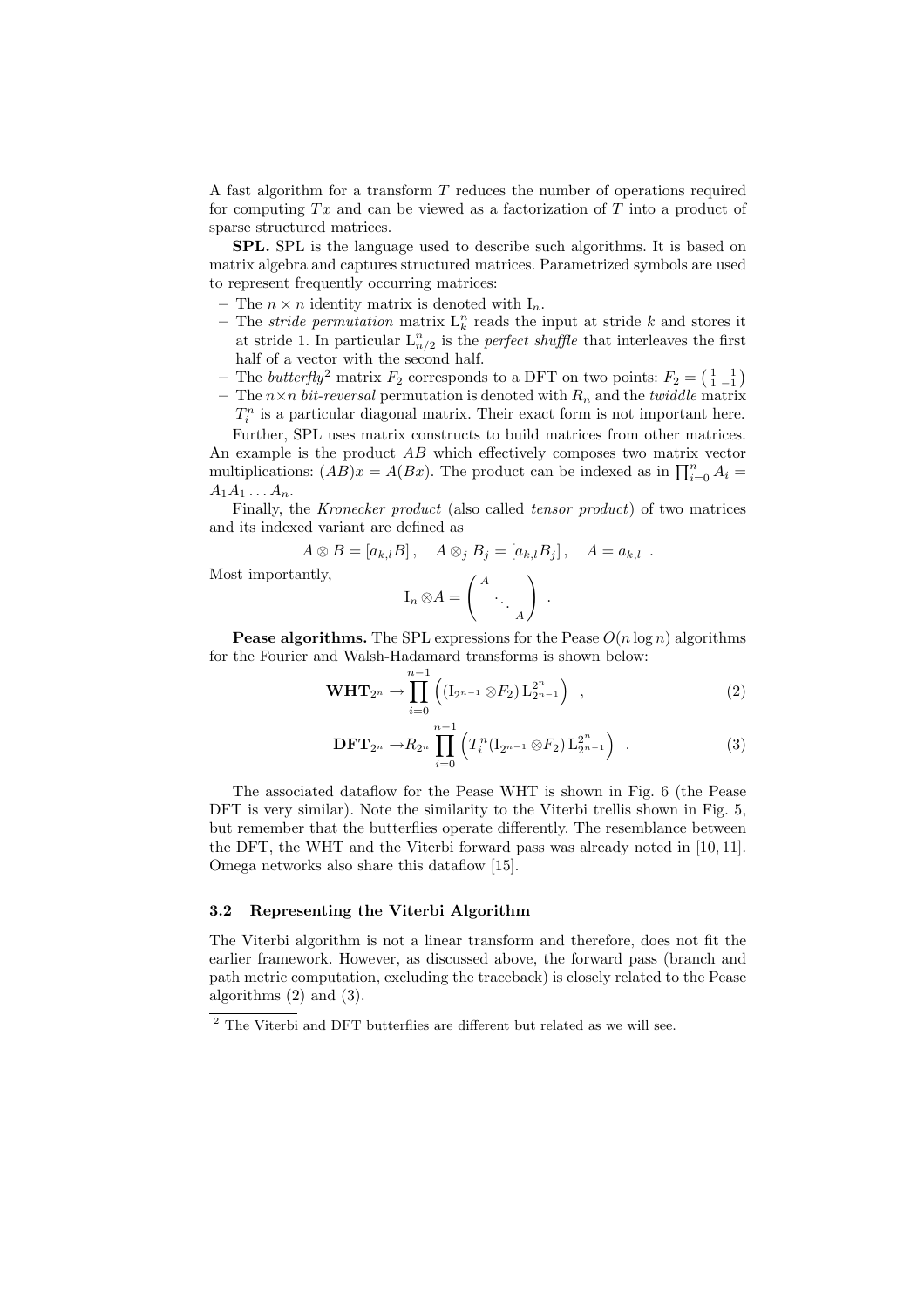

| $<$ op $> ::=$ $\mathbf{F}_{K,F}$                                          | Viterbi forward pass         |
|----------------------------------------------------------------------------|------------------------------|
| $I_n$                                                                      | identity                     |
| $\mathcal{L}_n^{mn}$                                                       | <i>stride</i> permutation    |
| $B_{i,i}$                                                                  | Viterbi butterfly            |
| $<$ op> $<$ op>                                                            | composition                  |
| $\vert \prod \text{$                                                       | <i>iterative composition</i> |
| $ $ $\langle$ op $\rangle$ $\otimes$ $\langle$ op $\rangle$ tensor product |                              |

Fig. 6: Dataflow of the Pease algorithm for the  $WHT<sub>4</sub>$ .

Table 1: Definition of the Viterbi Language in Backus-Naur form

From now on, we will only consider the forward pass, excluding the traceback. The reason is that the traceback is both trivial and computationally much cheaper than the forward pass, requiring  $O(F)$  operations versus  $O(2<sup>K</sup>F)$  for the forward pass. Hence, in practice, except for very short constraint lengths, a generic traceback is not the performance bottleneck.

Butterflies similarities. The DFT butterfly  $F_2$  is an operator that takes two inputs  $x_0$  and  $x_1$  and produces two outputs  $y_0$  and  $y_1$ :

$$
\begin{cases}\ny_0 = x_0 + x_1 \\
y_1 = x_0 - x_1\n\end{cases}.
$$

Similarly, we view the  $j$ -th Viterbi butterfly decoding the  $i$ -th codeword as an operator  $B_{i,j}$  that consumes and produces two path metrics as in (1). The difference between  $F_2$  and  $B_{i,j}$  is that, depending on its position, the Viterbi butterfly uses values from some external arrays to compute the branch metrics, and it also writes values to an external decision bit array (through the "select" part of the minimum operator).

Viterbi language (VL). In Table 1, we give the grammar in Backus-Naur form of a domain specific language called VL tailored to describe the operations performed during the forward pass of the Viterbi algorithm. VL uses parts of SPL but also includes the Viterbi butterfly. In SPL, the composition operation is equivalent to matrix multiplication, but this is not true of VL. We will occasionally refer to elements of VL as operators.

Forward pass algorithm. Using VL, The forward pass of a Viterbi decoder with constraint length K, frame length F, denoted  $\mathbf{F}_{K,F}$  can be expressed in a way that is similar to the Pease algorithms (2) and (3):

$$
\mathbf{F}_{K,F} \to \prod_{i=1}^{F} \left( (\mathbf{I}_{2^{K-2}} \otimes_j B_{F-i,j}) \mathbf{L}_{2^{K-2}}^{2^{K-1}} \right) . \tag{4}
$$

#### 3.3 Compiler

The VL compiler is responsible for producing efficient code from an algorithm expressed in VL. By translating an operator  $A$  into code, we mean creating the code for the function A that takes the input vector x and the output vector y as parameters and performs  $y = A(x)$ .

To generate the code, the compiler traverses the VL expression tree topdown, matching sub-trees with the templates shown in Table 2 and specializing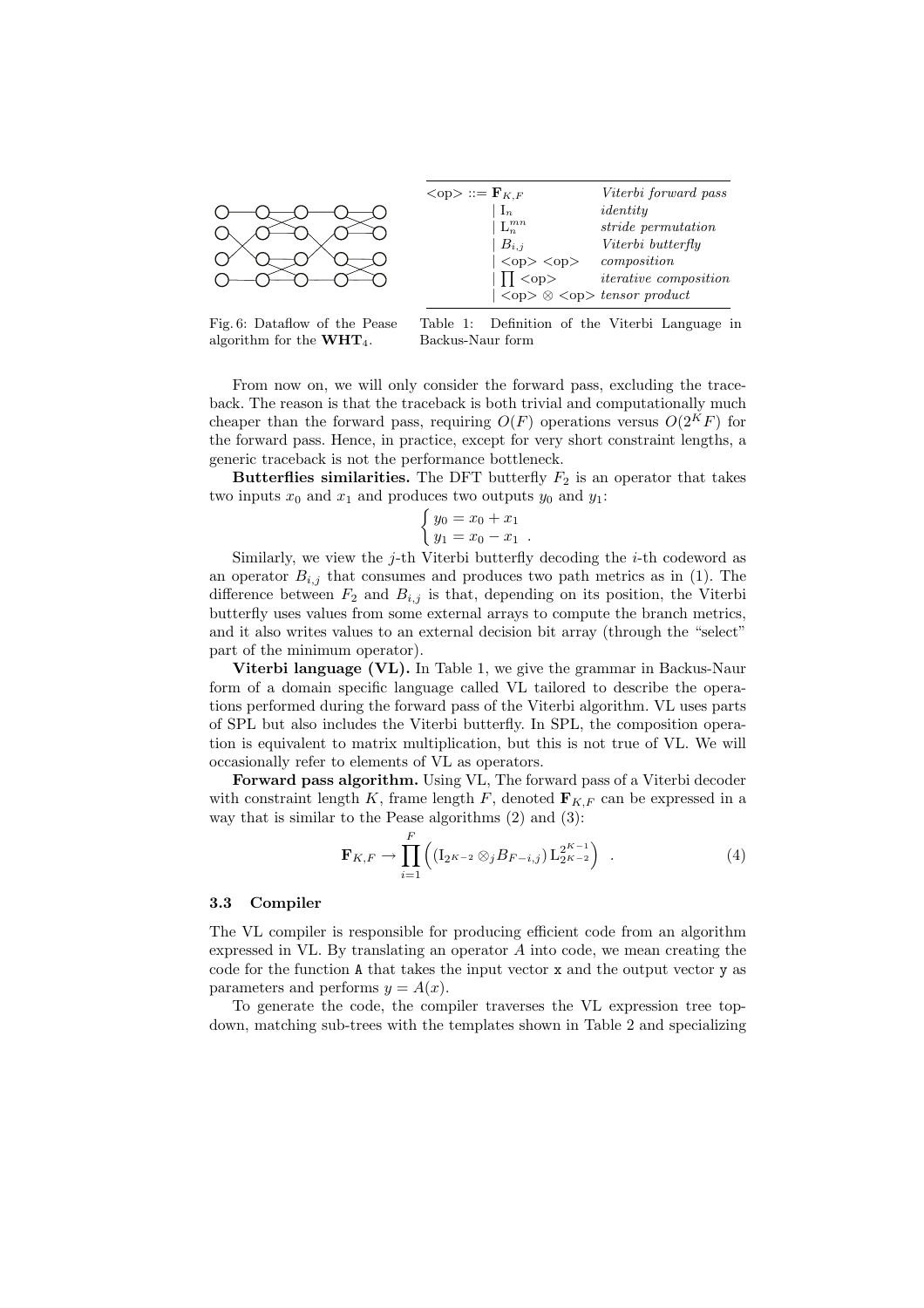Table 2: Translating VL expressions to code. x denotes the input and  $y$  the output vector.  $C$  and  $D$  are generic operators optionally parametrized by their superscript and of domain and range optionally specified by their subscript. x[b:e] denotes the sub-vector of  $x$  starting at  $\mathbf b$  and ending at  $\mathbf e$ .

| construct                     | code                                                                         |
|-------------------------------|------------------------------------------------------------------------------|
| $y = (CD)x$                   | $t = D(x)$ :<br>$y = C(t)$ ;                                                 |
| $y = \prod_{i=0}^{l-1} C^i x$ | $y = C(1-1, x);$<br>for $(i=1-2:i>=0:i--)$<br>$y = C(i, y);$                 |
| $y=(I_m\otimes_i C_n^j)x$     | for $(i=0; i\le m; i++)$<br>$y[i*n:i*n+n-1] =$<br>$C(i, x[i*n:i*n+n-1]);$    |
| $y = \mathcal{L}_m^{mn} x$    | for $(i=0;i\leq m;i++)$<br>for $(i=0; i \le n; i++)$<br>$y[i+m*1]=x[n*1+j];$ |
| $y = B_{i,i}x$                | see equation (1)                                                             |

them if needed. Plugging this code inside the generic traceback would yield a correct, albeit unoptimized implementation.

In practice, various optimizations are performed such as loop unrolling, array scalarization, strength reduction, copy propagation, precomputation and common sub-expression elimination. While some of these optimizations may be left to a C compiler, performing them inside the VL compiler typically yields better results, as C compilers generally have conservative aliasing assumptions. Most importantly, it also performs loop merging which means that perfect shuffles are never explicitly performed but merged (i.e., translated into readdressing) with the subsequent computation.

# 4 Generating Vector Code

The vast majority of current processors provide additional instructions working on vector registers, often branded as "multimedia" extensions like Intel's MMX and SSE or AMD's 3DNow!. The speedups for suitably structured applications like Viterbi decoders can be significant: for example, [4] achieves up to a 16x speedup using SSE. We first provide some background on these instructions, then show how to automatically take advantage of them by rewriting VL expressions. Finally we tackle overflows, a side effect of vectorizing the Viterbi algorithm.

#### 4.1 Background: Short-Vector Instructions

Single-instruction multiple-data (SIMD) vector instructions instructions perform operations on short vectors in parallel. We call the length of the vector  $\nu$  and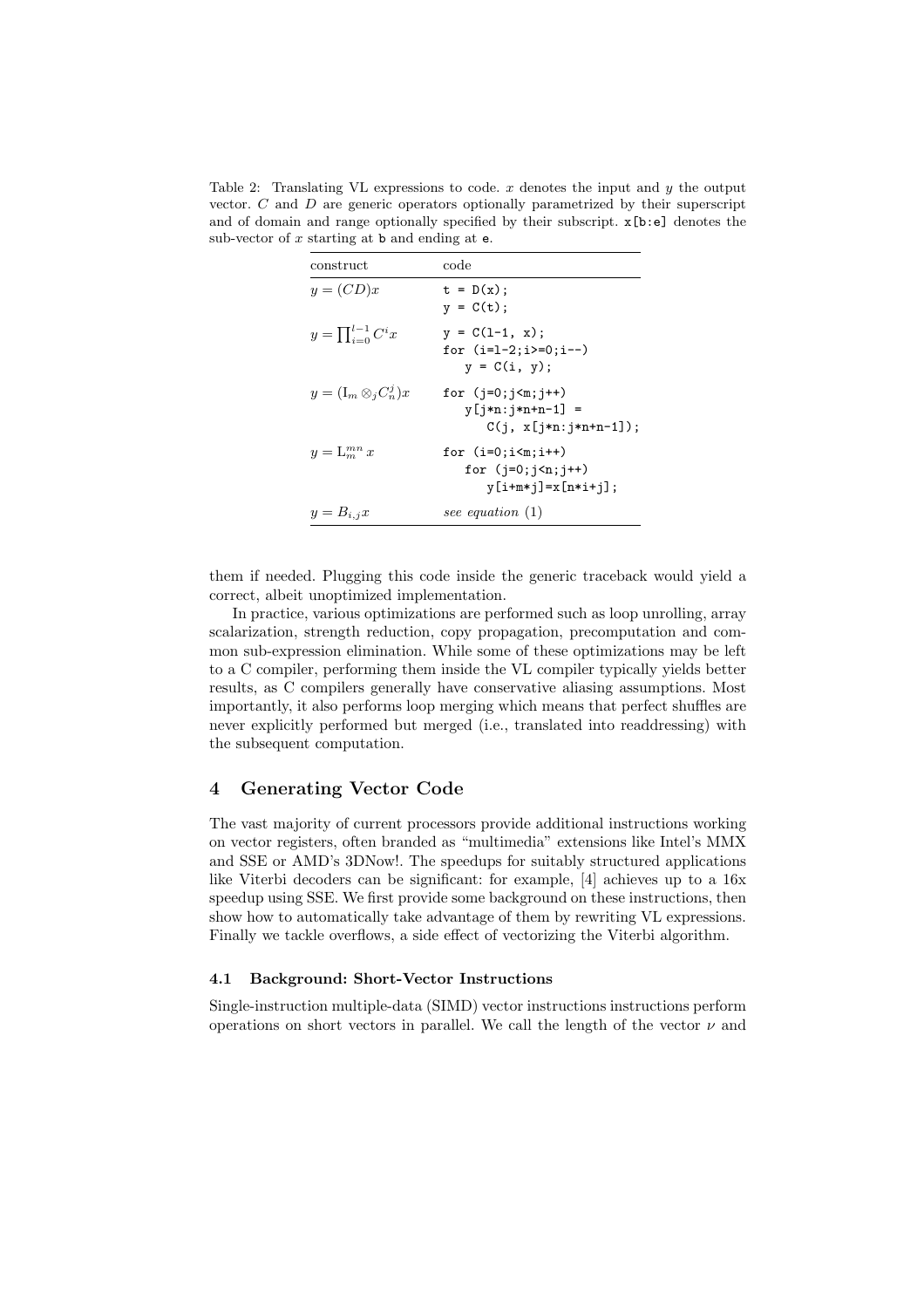

Fig. 7: Automatic generation of vectorized Viterbi decoders.

the instructions  $\nu$ -way. For instance, if  $\nu = 4$ , a point-wise addition of 4 scalars could be done with a single vector instruction instead of four scalar instructions. Also, vector instruction sets offer ways to reorganize (shuffle) the data within a short vector.

The vector length  $\nu$  depends on the exact instruction set. The larger  $\nu$ , the more operations can be performed simultaneously. In general, the expected speedup of efficiently vectorized code over its scalar counterpart can be up to the order of  $\nu$  which makes it critical in high-performance applications. For example, Intel-compatible processors offer integer vector instructions for  $\nu = 4 - 16$ .

The drawback of these instructions is that they add complexity at various levels. First, they only operate on  $\nu$  contiguous elements, which means algorithms have to be restructured to expose this parallelism. This step involves algorithmic knowledge, and compilers often fail at doing it automatically. Second, since compilers fail, it has to be done by hand which is complex and time-consuming. Third, vector instructions are processor specific, so using them requires precise knowledge and reduces portability.

#### 4.2 Generating Vectorized Decoders: Overview

Fig. 7 gives an overview of our approach to generating a vectorized Viterbi decoder. The user specifies as input the convolutional code (i.e., the rate  $1/N$ , K, the polynomials  $p_\ell$  and the frame length F) and the vector length  $\nu$ . The generator outputs a ν-way vectorized Viterbi decoder, implemented using SSE.

As shown in Fig. 7, first, the generator instantiates the appropriate VL expression (4) and generates a scalar decoder (Section 3). This decoder is then executed to obtain the normalization factors needed to prevent overflows (Section 4.4). The  $\nu$ -way vectorization is then performed by first rewriting the scalar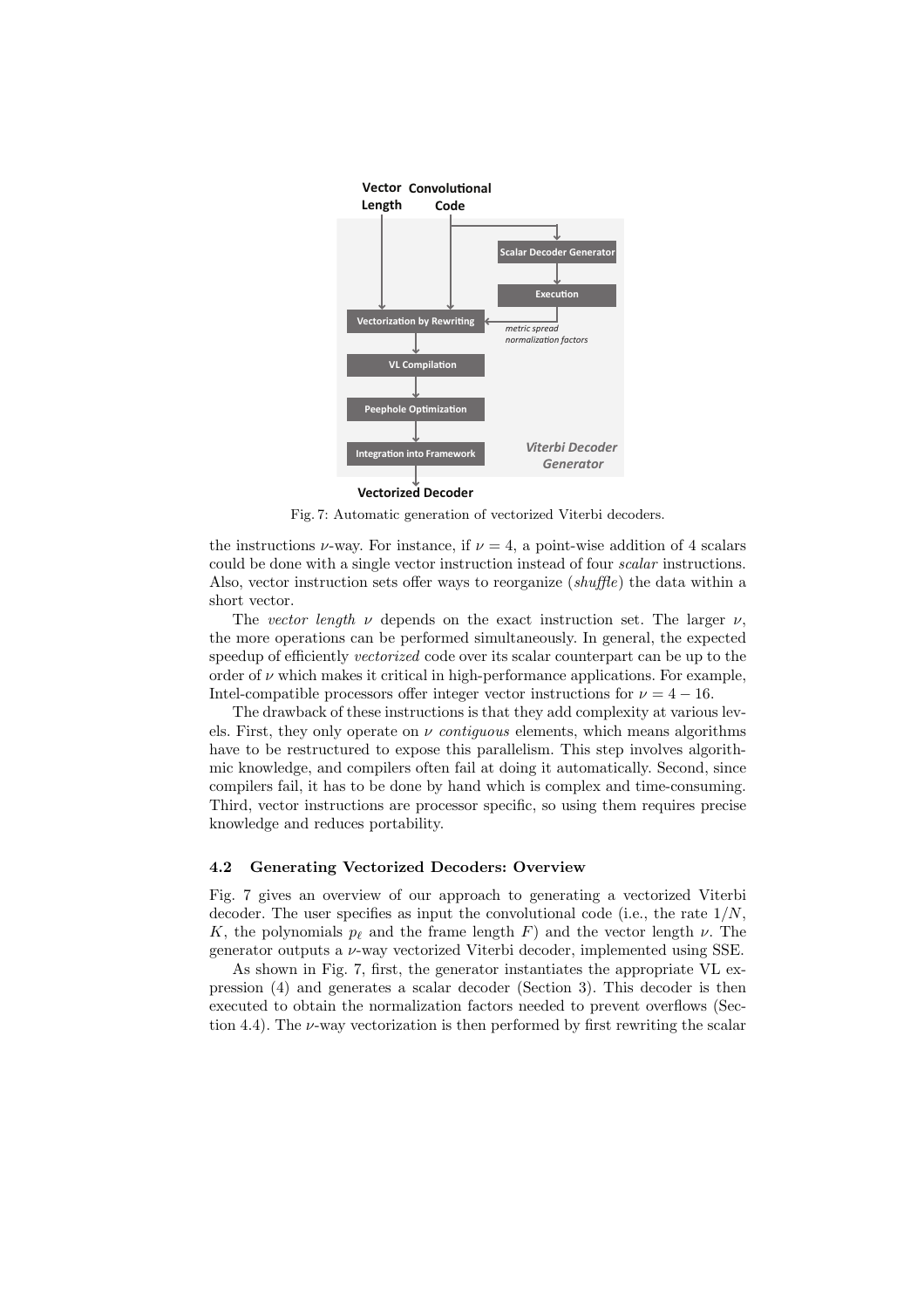VL algorithm. The result is then compiled into source code using the previous template matching system. Finally, a peephole optimizer ensures the features available in the instruction set are fully exploited. The resulting implementation of the forward pass is inserted into a generic framework to obtain the complete decoder.

Our implementation targets 4 to 16-way Intel SSE but the generic principles behind the generator makes it easy to retarget to another instruction set.

#### 4.3 Vectorizing Rewriting System

In this section we explain how to automatically vectorize the forward pass of the Viterbi decoding using VL. First we identify some VL expressions, called vector base cases, that can directly be mapped into vector code. Vectorization is then achieved by rewriting the forward pass algorithm (equation  $(4)$ ) into an equivalent VL expression that consists exclusively of vector base cases. This expression is then mapped into vector code and further optimizations are performed. The details are explained next.

Base cases. For the vectorization of the Viterbi algorithm, three types of base cases are required.

- One construct that can be implemented with all  $\nu$ -way short vector instruction sets is  $C \otimes I_{\nu}$  with C being any side-effect free VL operator. When implementing  $C \otimes I_{\nu}$ , the template system first implements C with its corresponding scalar template (Table 2) and then replaces all scalar variables and scalar operations inside the code by their  $\nu$ -way vector counterparts. For instance,  $L_2^4$  is a permutation of four elements whereas  $L_2^4 \otimes I_\nu$  is a permutation of four vectors of  $\nu$  elements each. To denote that the construct is a base case, we write  $C\bar{\otimes} I_{\nu}$ .
- The Viterbi kernel has side effects and thus does not fall into the previous category. We denote by  $\vec{B}^{\nu}_{i,l}$  the vector code that executes  $\nu$  Viterbi kernels over contiguous elements.
- Another class of vector base cases is the perfect shuffle of  $2\nu$  elements, written as  $\vec{L}_{\nu}^{2\nu}$  $\tilde{\nu}$ . We use the method in [16] to automatically generate efficient vector code for these permutations from the definition of the instruction sets.

Vector tags. The vectorization subsystem first tags a given VL expression with the vector length  $\nu$ , which is denoted like this:  $\underline{A}_{\nu}$ . The full expression is then rewritten using algorithms, manipulation and tag propagation rules until all tags disappear. At this point, the expression only consists of vector base cases that can be implemented using the template system. The same approach has been successfully applied with linear transforms for vectorization [9] and parallelization<sup>3</sup> [8].

<sup>&</sup>lt;sup>3</sup> This paper does not handle the parallelization of the Viterbi algorithm because, in traditional settings, it is not relevant. Even in multi-core systems, the cost of exchanging data over the interconnect is too high to split the trellis handling over multiple cores. It is more practical to parallelize by assigning different frames to different cores.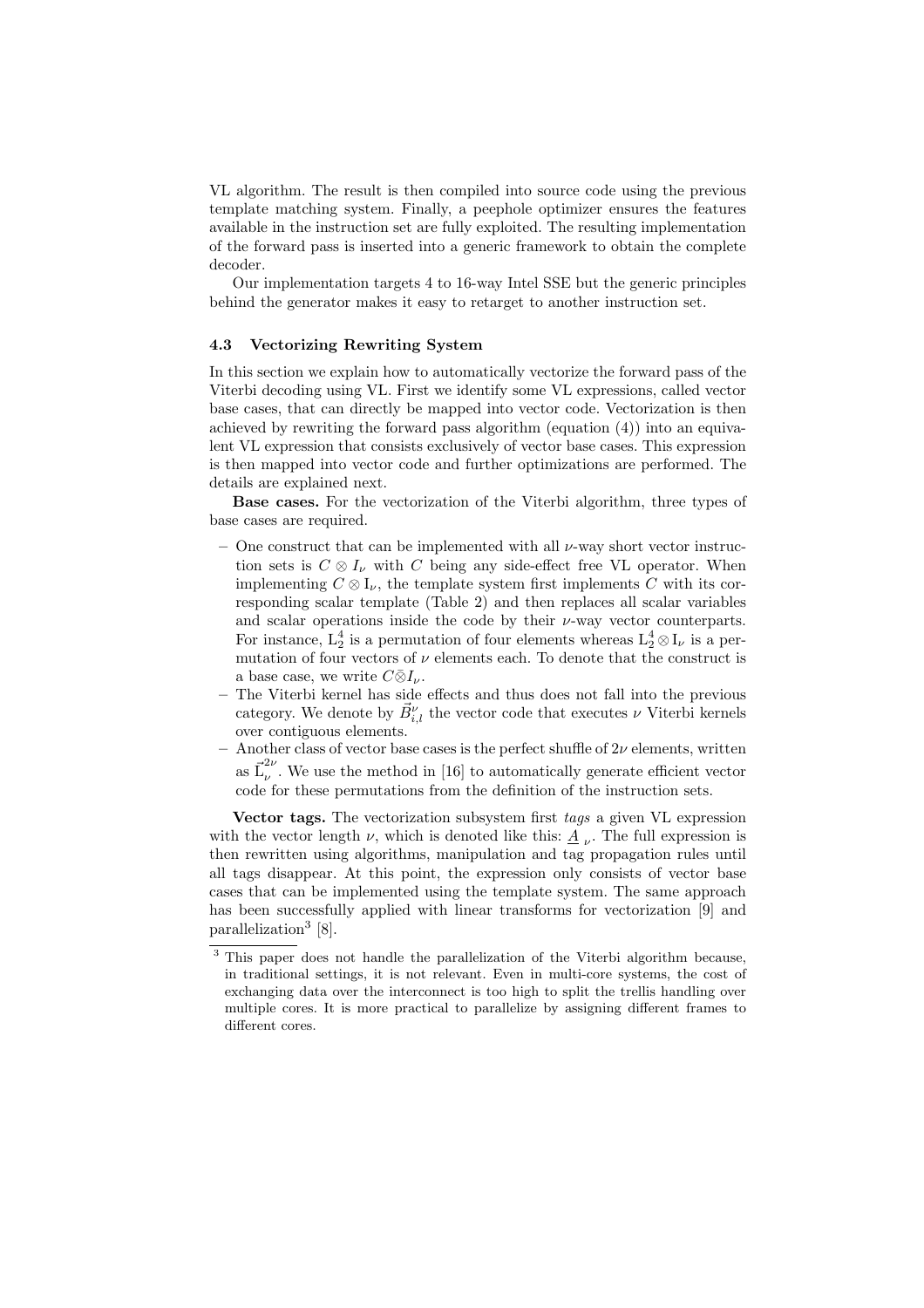Table 3: Manipulation (left) and vectorization (right) rules. C and D are generic operators optionally parametrized by their superscript.  $CD \rightarrow C$   $D$ 

$$
I_{mk} \otimes_j C^j = I_m \otimes_{j_1} (I_k \otimes_{j_2} C^{j_1 k + j_2})
$$
\n
$$
L_{km}^{kmn} = (I_k \otimes L_m^{mn})(L_k^{kn} \otimes I_m)
$$
\n
$$
(I_m \otimes C)(I_m \otimes D) = (I_m \otimes CD)
$$
\n
$$
(I_m \otimes_j C_n^j) L_m^{mn} = L_m^{mn}(C_n^j \otimes_j I_m)
$$
\n
$$
\underline{B}_{i,l\nu+j} \otimes_j I_{\nu} \rightarrow \overline{B}_{i,l}^{2\nu}
$$
\n
$$
\underline{L}_{\nu}^{2\nu} \downarrow \rightarrow \overline{L}_{\nu}^{2\nu}
$$
\n
$$
\underline{L}_{\nu}^{2\nu} \downarrow \rightarrow \overline{L}_{\nu}^{2\nu}
$$

Rules. There are three different kinds of rules:

- The algorithms describe how to implement a specification using VL. In this paper, we only use the Viterbi algorithm (4).
- The manipulation rules (Table 3 left) are basic mathematical identities that can be proved from the definitions of the symbols.
- The tag propagation rules (Table 3 right) describe how the tags interact with the other symbols.

Viterbi vectorization. Using all the manipulation rules, the system automatically derives the following equality, which we call the partial tensor flip, that holds for any parametrized operator  $C<sup>j</sup>$  and integers m, n and v such that  $\nu$  divides  $m$ :

$$
(\mathrm{I}_m \otimes_j C^j) \mathrm{L}_m^{mn} = (\mathrm{I}_{m/\nu} \otimes_{j_1} \mathrm{L}_\nu^{n\nu} (C^{j_1 \nu + j_2} \otimes_{j_2} \mathrm{I}_\nu)) (\mathrm{L}_{m/\nu}^{mn/\nu} \otimes \mathrm{I}_\nu) .
$$

Because of this transformation, the rewriting systems returns the following vectorized form of the algorithm in (4) and consists exclusively of base cases that can be mapped to code as explained above:

$$
\underline{\mathbf{F}_{K,F}}_{\nu} \to \prod_{i=1}^{F} \left[ \left( I_{2^{K-2}/\nu} \otimes_{j_1} \overrightarrow{\mathrm{L}}_{\nu}^{2\nu} \overrightarrow{B}_{F-i,j_1}^{\nu} \right) \left( L_{2^{K-2}/\nu}^{2^{K-1}/\nu} \,\overline{\otimes}\, \mathrm{I}_{\nu} \right) \right] .
$$

In words, at each stage, this algorithm first permutes full vectors then iteratively  $(i = 1, ..., F)$  computes  $2^{K-2}/\nu$  independent Viterbi butterflies and performs in-vector permutations  $L^2_{\nu}$  on each result. Remember that in the final code, the initial permutation in each  $i$ -step is never performed but merged with the subsequent butterfly computations.

Code generation. Using the previously explained template system, code can be generated for the algorithm above. In practice though, an additional pass with a peephole optimizer is inserted to handle the specifics of the instruction set which is unfortunately very irregular.

#### 4.4 Overflows

The path metrics increase on average with the stage number. For implementation however, they must stay within a finite window of representable values. The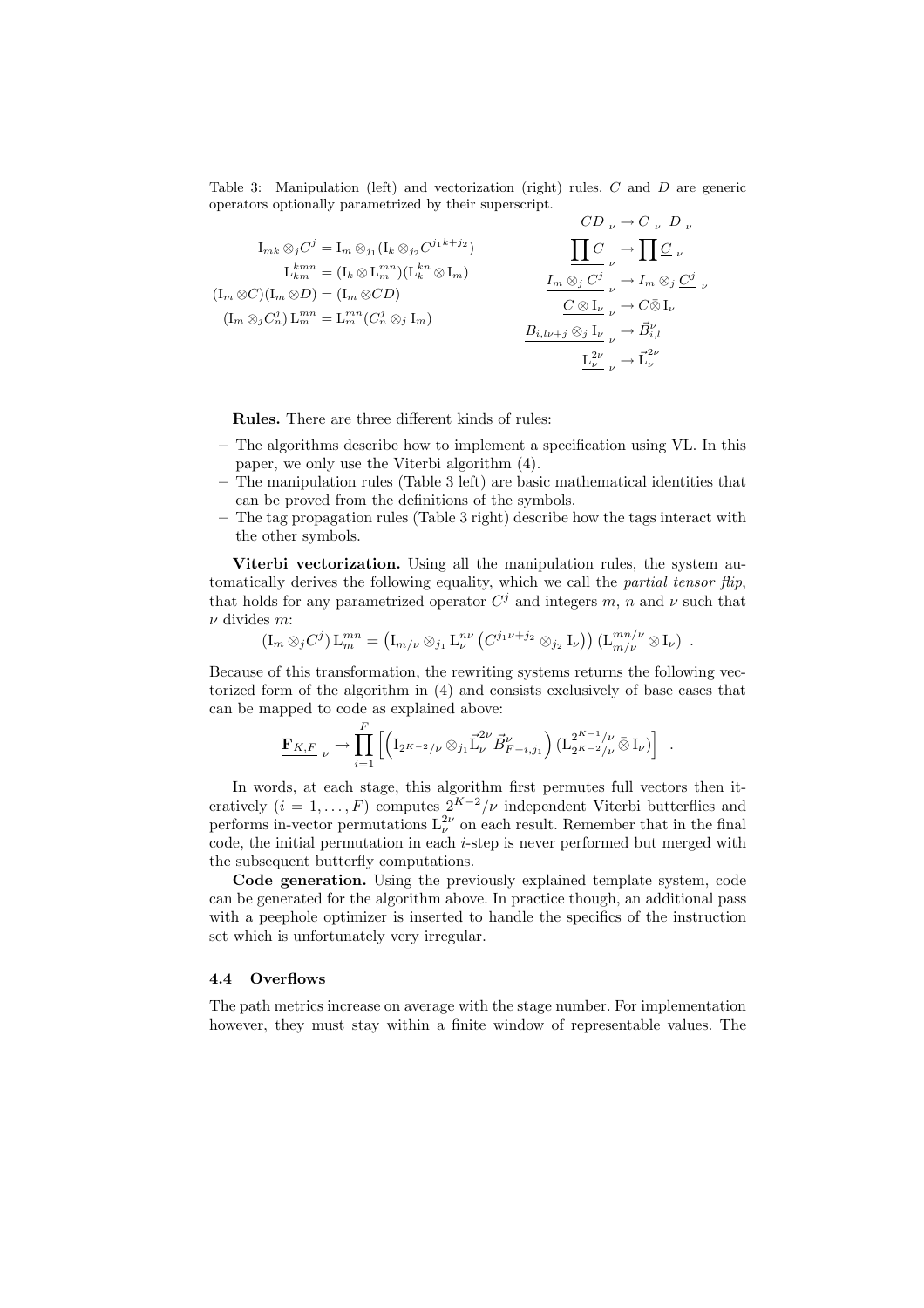precision offered by short vector instructions might not be sufficient to guarantee the absence of overflows so the algorithm must sometimes be slightly modified.

For instance, with Intel's SSE, all vector operations are performed in 128 bits vector registers. Therefore, in 4-way mode, elements are 32-bits long whereas in 16-way mode, elements are 8-bits long. In this last case, metrics are likely to overflow the window of 256 "legal" values.

There are known methods to help rescaling these metrics (see [17]) but they are based on empirical properties of the code which is why we need to first generate a scalar version of the decoder (i.e., in which overflows will not occur) and only then generate the vectorized version once these properties are determined. We will not detail this process further even though it is fully automated.

### 5 Results

In this section, we analyze the performance of our generated Viterbi decoders. We compare against existing optimized implementations, show the generality of our generator, and show the speedup obtained by vectorization.

Experimental Setup. All experiments are performed on an Intel Core 2 Extreme X9650. All code is compiled using the Intel Compiler (icc) 10.1 with performance flags (-fast -fomit-frame-pointer -fno-alias). The performance in each case is measured by entirely decoding (forward pass and traceback) multiple frames. Initialization and precomputation (one time costs) are excluded.

Our generator supports any valid combination of rate, polynomials, frame length, and constraint length  $K \geq 6^4$ . Vectorization is available for all convolutional codes and for processors that are SSE-compatible through 4-way, 8-way and 16-way intrinsics.

Benchmarking. We first compare our generated decoders against Karn's hand-written decoders [4]. Karn's forward error correction software supports four codes  $(1/2, K = 7 \text{ nicknamed "Voyager", } 1/2, K = 9, 1/3, K = 9 \text{ and }$  $1/6$ ,  $K = 15$  nicknamed "Cassini") available for different vector lengths. Not all vector lengths are supported for all codes. The forward pass in [4] is written separately in assembly for each combination of code and vector length.

In Fig. 8, we show the performance results for these four codes and for all vector lengths. A missing bar signifies that the implementation is not provided by Karn. Analysis of the plots shows that our generated decoders have roughly equal performance compared to Karn's software.

Performance of supported codes. To show the generality of our generator and the consistent performance, we generated decoders for known "good" codes (see [18]) of rate 1/2 collected and all four vector lengths 1, 4, 8, 16. Fig. 9a shows the performance results and, as expected, the lines show the exponential decay in performance when the constraint length increases. Similar graphs are observed for other rates.

<sup>4</sup> The limitation is an artifact of the actual implementation. The methods presented in this paper are applicable for all constraint lengths.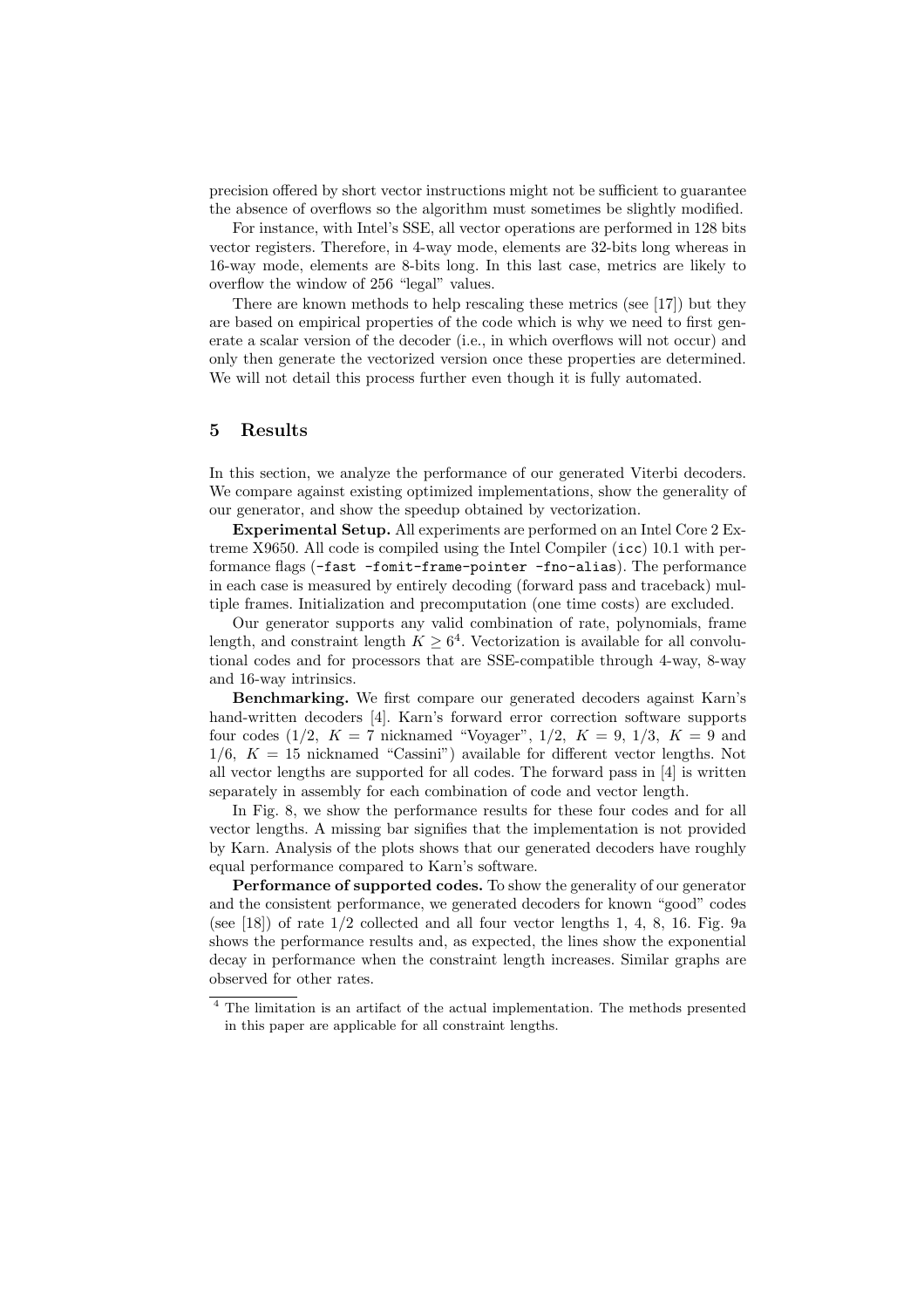

Fig. 8: Performance comparison between the generated and hand-optimized decoders.

Quality of Vectorization. Fig. 9b shows the speedup achieved by vectorization in Fig. 9a. The baselines are the non-vectorized scalar decoders. We observe a consistent speedup of about 3.5 for 4-way, 6 for 8-way, and 10 for 16-way vectorization. The smaller gains for longer vectors is expected since they require more involved shuffle operations. The peak for both 16-way and 8-way with short constraint length is caused by the reduction of the memory footprint due to the use of shorter data types.

Code Generation Time. Note that, in the previous graphs, we present 40 different optimized decoders, all of which were generated in less than one hour. We estimate that it would take an expert more than a day to produce each one of the forward passes in assembly, which implies an improvement in the development time in the range of three orders of magnitude.

# 6 Conclusion

We presented a framework and its implementation that completely automates the implementation of fast software Viterbi decoders for modern computing platforms with SIMD instruction sets by generating the performance critical forward pass. The basic idea is to construct a domain specific mathematical language to express the forward pass, to vectorize by rewriting in this language, and to use a backend for low level optimizations. The same approach could be used for parallelization but it is more efficient (and trivial) to parallelize across frames.

Our framework enables the instant generation of any decoder across a wide spectrum of parameters. The generated decoders' performance is on-par with specialized expert implementations. Further, it enables fast porting to new architectures as only small changes are needed to support a new instruction set.

We invite the reader to visit the online interface to our generator at www. spiral.net/software/viterbi.html.